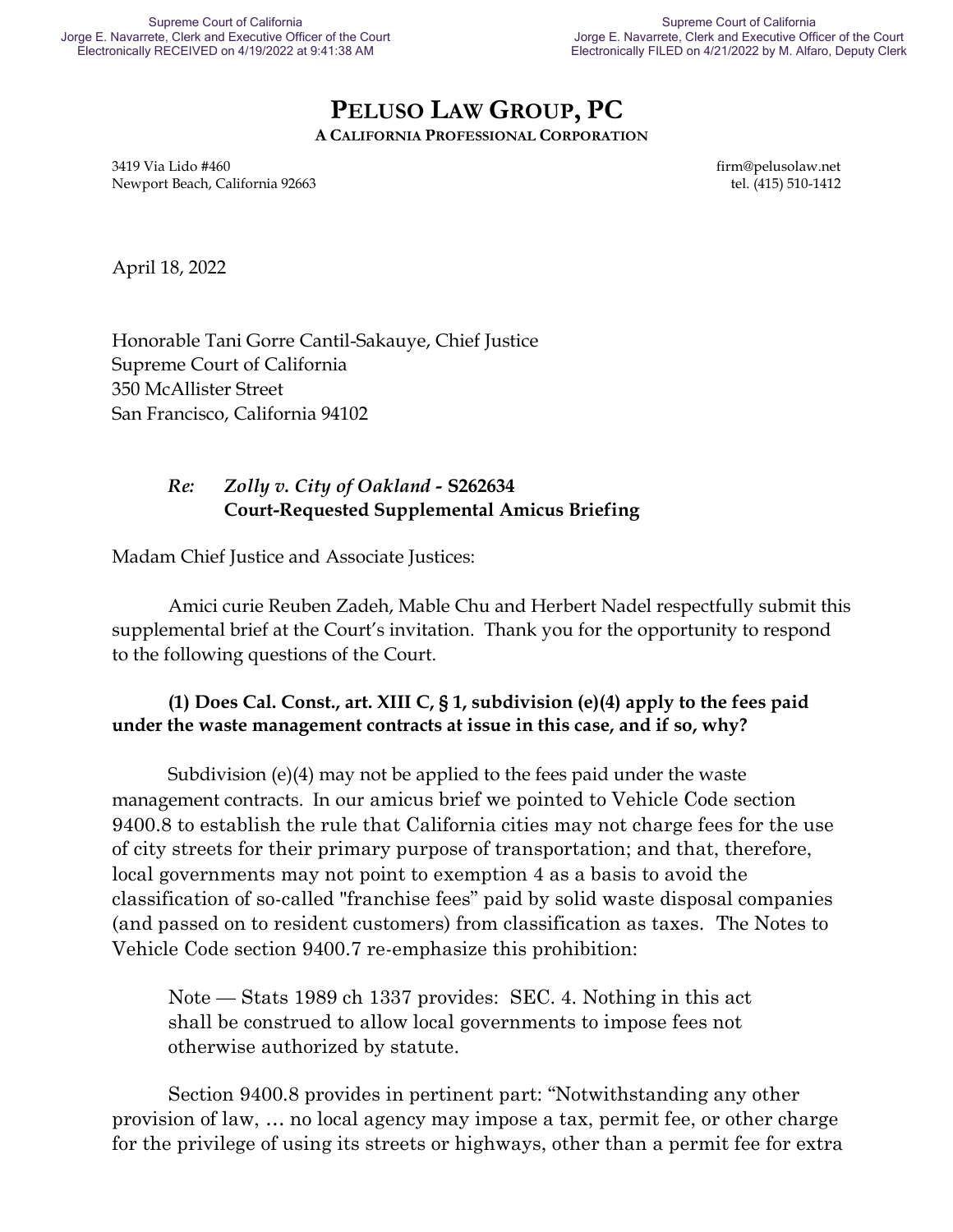legal loads, after December 31, 1990, unless the local agency had imposed the fee prior to June 1, 1989." *[County Sanitation Dist. No. 2 v. County of Kern](https://advance.lexis.com/api/document/collection/cases/id/4FVC-XGM0-0039-4132-00000-00?page=1615&reporter=3062&cite=127%20Cal.%20App.%204th%201544&context=1000516)* (2005) [127](https://advance.lexis.com/api/document/collection/cases/id/4FVC-XGM0-0039-4132-00000-00?page=1615&reporter=3062&cite=127%20Cal.%20App.%204th%201544&context=1000516)  [Cal.App.4th 1544, 1615.](https://advance.lexis.com/api/document/collection/cases/id/4FVC-XGM0-0039-4132-00000-00?page=1615&reporter=3062&cite=127%20Cal.%20App.%204th%201544&context=1000516) The language of Vehicle Code section 9400.8 seems abundantly clear, particularly when supported by the note in section 9400.7. Thus, on the plain and ordinary meaning of the text alone, the conclusion seems clear that local governments may not charge for the use of city streets, and that, therefore, the City may not point to the fourth exception of Proposition 26 to avoid classification of charges as taxes.

In *County Sanitation District*, the appellate panel goes on to say *"*By adopting Vehicle Code section 9400.8, the Legislature expressly prohibited a county from "impos[ing] a tax, permit fee, or other charge for the privilege of using its streets or highways, other than a permit fee for extra legal loads … ." *[Id.](https://advance.lexis.com/api/document/collection/cases/id/4FVC-XGM0-0039-4132-00000-00?page=1622&reporter=3062&cite=127%20Cal.%20App.%204th%201544&context=1000516)* at 1619. "Accordingly, Vehicle Code section 9400.8 must be construed to prohibit a local agency from imposing fees or charges on legal loads that are hauled on its roads, even though hauling such loads may cause damage beyond minor wear and tear to the roads." *[Id.](https://advance.lexis.com/api/document/collection/cases/id/4FVC-XGM0-0039-4132-00000-00?page=1622&reporter=3062&cite=127%20Cal.%20App.%204th%201544&context=1000516)* at 1622. The decision goes on to explain the clear preemptive language of the statute, the absence of exceptions to the rule of section 9400.8, all in light of this Court's rules of statutory construction. *[Id.](https://advance.lexis.com/api/document/collection/cases/id/4FVC-XGM0-0039-4132-00000-00?page=1622&reporter=3062&cite=127%20Cal.%20App.%204th%201544&context=1000516)* at 1622.

There is still more support for the proposition that California prohibits local governments from charging for the use of city streets for transportation. Long before section 9400.8 became law, Vehicle Code section 35795 authorized only the Department of Transportation, and not local agencies, to assess fees for permits, with the exception of fees for oversize and overweight vehicles. *See the* August 7, 1989 *Opinion of the Legislative Counsel of California #21014*, to the Chair of the Assembly Committee on Transportation on the expected effects of Senate Bill 286 (1989), which became Vehicle Code sections 9400.7 and 9400.8 at page 5, paragraph 1.

The Legislative Counsel's studied opinion was that sections 9400.7 and 9400.8 effected no change in the ability of municipal governments to charge fees for the use of city streets because, under then-existing law, local governments also lacked authority to charge fees for the use of public streets for the transportation of loads within legal weight and size limits (noting a different position taken by the Los Angeles City Attorney).In support of this conclusion, the Legislative Counsel pointed to Vehicle Code section 21 as a clear basis for the State's plenary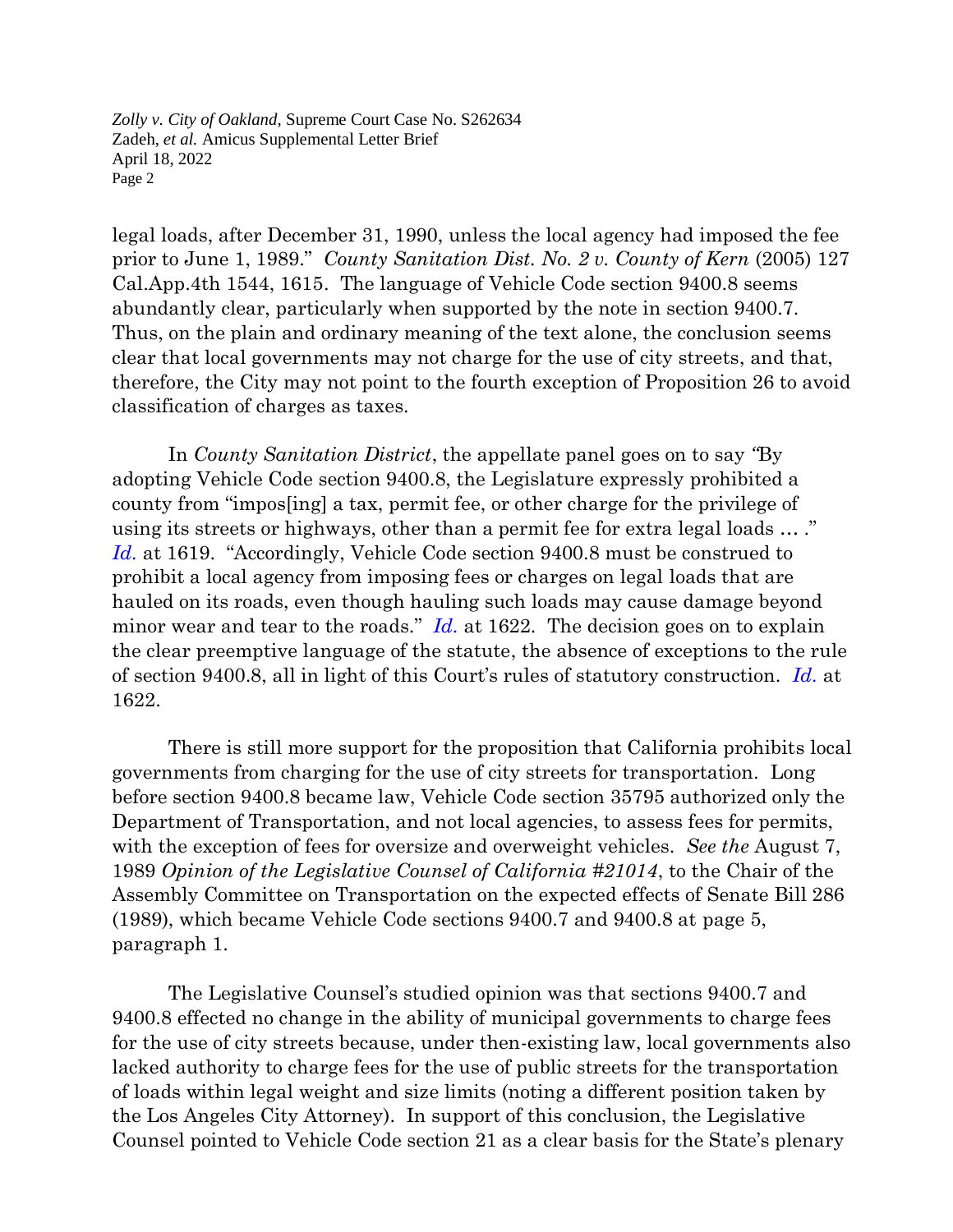power over street and road traffic matters, as well as this Court's statement that "the delegation of power to prescribe traffic rules is strictly construed." (*Opinion,* supra, p.3 para 3-4 and p.4 para. 2, quoting Rumford v. City of Berkeley (1982) 31 Cal.3d 545, 550.) Vehicle Code section 21 provides, in pertinent part:

(a) Except as otherwise expressly provided, the provisions of this code are applicable and uniform throughout the state and in all counties and municipalities therein, and a local authority shall not enact or enforce any ordinance or resolution on the matters covered by this code, including ordinances or resolutions that establish regulations or procedures for, or assess a fine, penalty, assessment, or fee for a violation of, matters covered by this code, unless expressly authorized by this code.

(*General Provisions enacted by Stats. 1959, Ch. 3; amended by Stats. 2010, Ch. 616, Sec. 1. (SB 949) Effective January 1, 2011. Operative July 1, 2011, by Sec. 6 of Ch. 616*.)

With this understanding of the long-standing prohibition (or lack of authority) of local governments to charge permit or other fees in return for the use of city streets, the legislative history of Senate Bill 286 merely fleshes out the story. Senate Bill 286 was introduced in January of 1989 as a bill to allow fire departments to exceed weight limits during training exercises. (Fire trucks previously had been allowed to exceed weight limits only during actual fire emergencies.) However, by July, the California Trucking Association ("CTA") had intervened seeking an addition to the bill prohibiting local charges for use of city streets. The CTA's concern arose from a claimed \$4 billion in annual increased fuel and weight taxes. (See Legislative History Report and Analysis Re Senate Bill 286 by Legislative Intent Service, Inc., referencing Exhibit #16a, Document A-29). The truckers sought to ensure that they would not be subject to local use fees in addition to the large tax increases. Opposing these limitations on local traffic restrictions and use fees were the cities of Los Angeles and San Jose and the California League of Cities. The bill was re-written in the Assembly and passed into law in the fall of 1989.

The resulting provision of the Vehicle Code, section 9400.8, together with the note to 9400.7, make clear that California cities may not charge permit or other fees for the use of public streets to haul legal loads. However, long before the enactment of section 9400.8, California law was clear that cities are not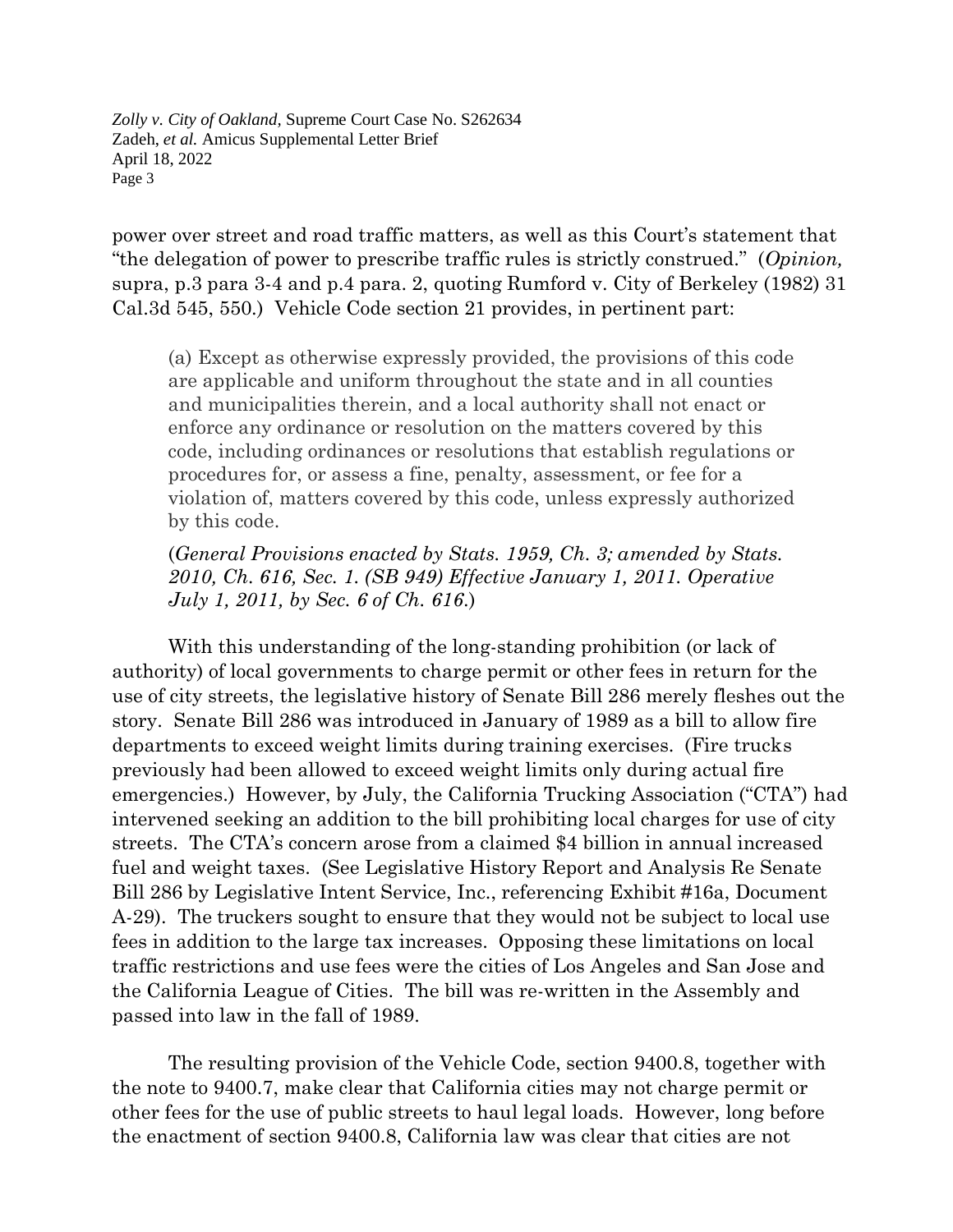authorized to charge permit or other fees for the use of public streets, as made clear by Vehicle Code section 21 and the decisions of this Court. There is no legal basis on which the City of Oakland may point to exemption 4 as a justification for the exaction of franchise fees from solid waste handlers.

The plain and ordinary meaning of the language of exemption 4 further bolsters this view. Exemption 4 applies to the use of municipal "*property*," not to the use of municipal *territory*. "[G]iving the word "property" its ordinary meaning<sup>1</sup> in the view of both a drafter of the initiative and a voter in the election booth, we do not believe that either the drafters or the voter considered public streets as the type of public "property" intended by the fourth exemption. The drafters and voters would have considered "property" to comprise public assembly rooms and concert venues, not the public streets, which are for public use, including the motor vehicles of all who have paid state registration fees.

And, even if exemption 4 were applicable to exempt a portion of franchise royalties from classification as taxes, at some level, the courts would set a reasonableness limit on the amount of fees that could be justified under this exemption. Addressing exemption 1, the amicus letter of the CAOC past presidents argues persuasively, by hypothetical, that to justify enormous annual charges as fees for permission (or permits) to use public streets is a mere pretext for charging a fee for a monopoly. In the same way, courts would view a \$50,000 fee for an evening's use of a small public meeting room as so unreasonable that it could not be believed to be truly a fee for the use of municipal property. The courts would view such a "use fee" as a mere pretext for the exaction of a tax.

Thus, we agree with the CAOC amici that the City's pointing to the use of roads as a justification for the fees it exacts for the sale of business monopolies is

<sup>1</sup> *Professional Engineers in California Gov't v. Kempton* (2007) 40 Cal.4th 1016, 1037 (quoting *Thompson v. Department of Corrections* (2001) 25 Cal.4th 117, 122); "[i]n interpreting a voter initiative ..., we apply the same principles that govern statutory construction. [Citation.] Thus, 'we turn first to the language of the [initiative], giving the words their ordinary meaning.' [Citation.] The [initiative's] language must also be construed in the context of the statute as a whole and the [initiative's] overall ... scheme. (*People v. Rizo* (2000) 22 Cal.4th 681, 685, 94 Cal.Rptr.2d 375, 996 P.2d 27.)"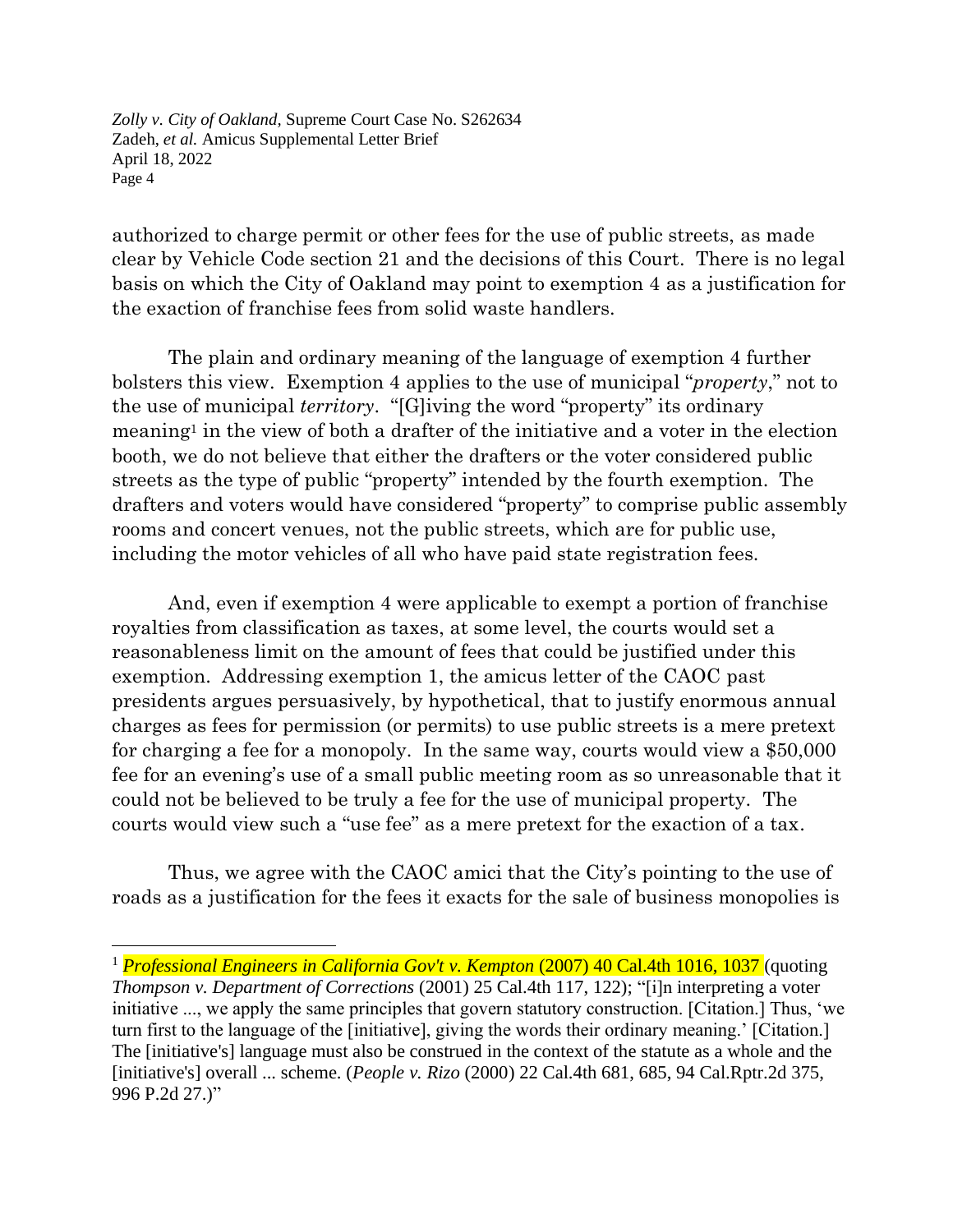mere pretext. *A fortiori*, the urgings of the City and its amici that business property *other than streets* form additional bases for the application of exemption 4 rings of that same, familiar pretext tune.

#### **(2) Are any other exemptions within article XIII C applicable to these fees?**

The City of Oakland has granted two solid-waste handlers exclusive rights to operate certain solid waste handling services within the city, demanding multimillion-dollar payments in return. These fees far exceed any conceivable cost to the city of supervising the operation. (1) Thus, the city does not seek to justify these fees by pointing to its costs of administration and supervision; (2) nor can the city justify the fees as reasonably valued rental charges for the use of municipal real property for the fixed placement of equipment or facilities; (3) and the city has demanded fees so large that they cannot be characterized as license fees.

Article XIII C, § 1(e)(1) defines the scope of its coverage as follows:

(1) A charge imposed for a specific benefit conferred or privilege granted directly to the payor that is not provided to those not charged, and which does not exceed the reasonable costs to the local government of conferring the benefit or granting the privilege.

The plain language of the provision strongly suggests that the intent of the drafters was directed toward arrangements like the subject contracts. And the impressions of typical voters on the initiative would certainly have included arrangements like these within the territory covered by exemption 1. Furthermore, the courts have used such similar language in describing franchises and other grants of contract rights to local contractors that the language used by the drafters appears to have been based on the expressions of California courts. (*See, e.g., Saathoff v. City of San Diego* (1995) 35 Cal.App.4th 697, 705; *Copt– Air v. City of San Diego (1971)* 15 Cal.App.3d 984, 987-989.)

Local governments and their supporters have argued that franchise fees cannot be considered taxes where they are obtained through a negotiated bargain expressed by a commercial contract, rather than being unilaterally imposed by the city. This argument misses the following obvious points: (1) Today, such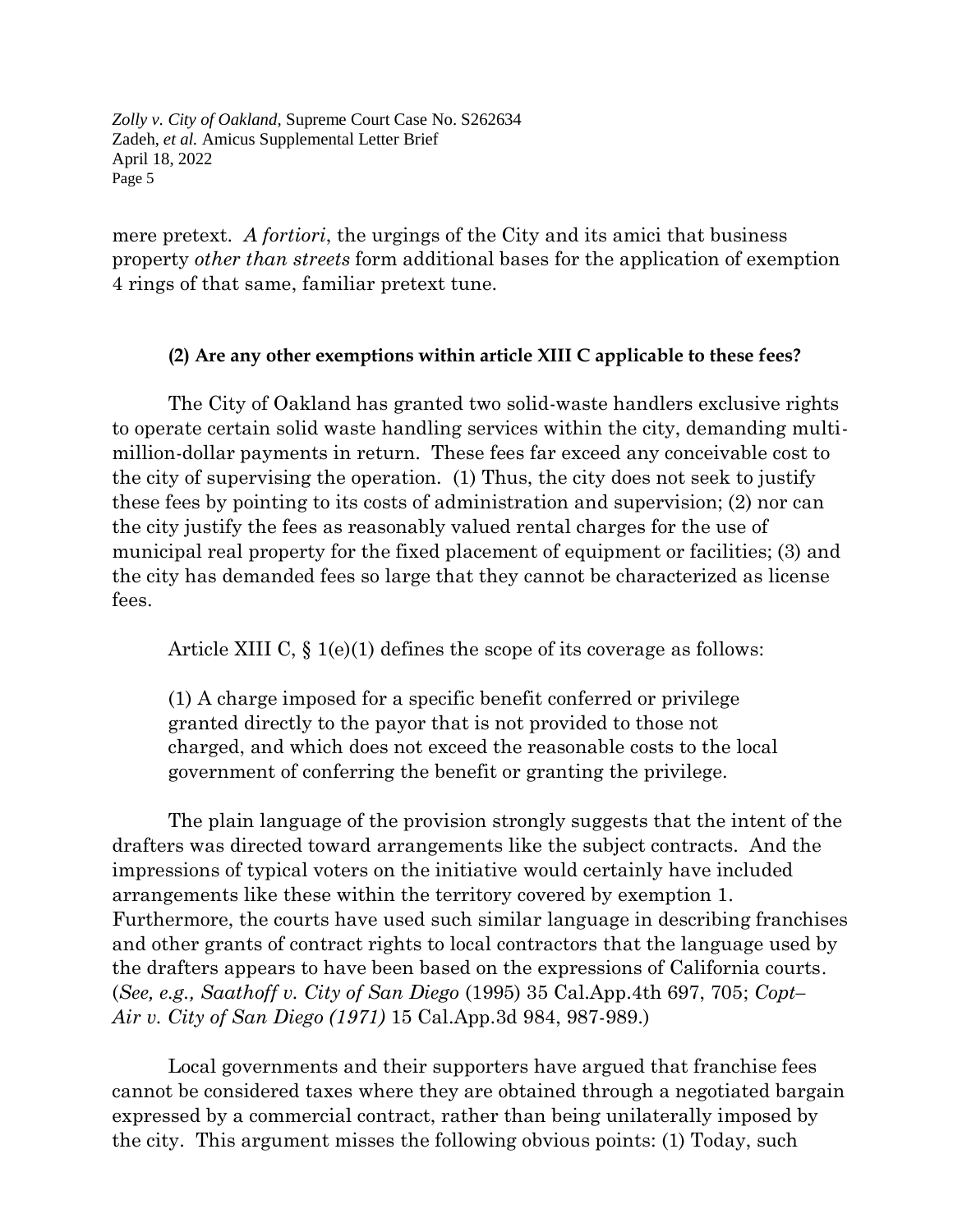charges can only be imposed through commercial contracts; and (2) The charges described in exemption 1 undoubtedly embrace fee-based, so-called "municipal franchises" such as the contracts that form the subject matter of the Court's review.

In ancient times<sup>2</sup> a monarch could grant a franchise for the occupation and use of land and command payment of a franchise fee. But, today in California, the duty to pay a franchise fee does not arise in the absence of a promise by the grantee, given in exchange for the grant of the franchise. Thus, the grant of a government franchise, and the grantee's promise to pay franchise royalties, does not occur outside the territory of a bargained-for-exchange commercial contract. Thus, to interpret exemption 1 as excluding bargains made through a commercial contract would violate this Court's first principal of statutory construction by rendering the rule absurd and ineffectual.<sup>3</sup>

What may or may not constitute a franchise under California law may vary depending on the purpose of a court's scrutiny. (*See and c.f., e.g., Saathoff* and *Copt Air, supra.*) And in some cases, a statute may authorize exclusive franchising without authorizing franchise fees. For example, California Public Resources Code sections 40058 and 40059 grant cities the authority to grant nonexclusive or exclusive franchises to trash haulers, without a hearing or competitive bidding, and also grant the cities the authority to establish the prices of charges to resident customers… but these provisions do not grant the cities the right to exact franchise fees in return for the grant of the franchise. Our concern here is only with what municipal fees may be justified as non-taxes under the test of *Jacks* and what fees may be exempted from classification as taxes under the Proposition 26 amendments.

In requiring fees in exchange for the grant of these exclusive rights to do business, the city embarked upon the royal business enterprise: the exaction of fees in exchange for the grant of a privilege to conduct business. On the face of exemption 1, the plain meaning of the language addresses precisely this business arrangement. Cities may require a fair price for the easement-like use of

<sup>2</sup> Prior to the Council of Trent in 1562.

<sup>3</sup> *See, e.g., Simpson [Strong-Tie](https://advance.lexis.com/api/document/collection/cases/id/7YGK-4C11-2RHH-V0BV-00000-00?page=27&reporter=3061&cite=49%20Cal.%204th%2012&context=1000516) Co., Inc. v. Gore* (2010) 49 Cal.4th 12, [27.](https://advance.lexis.com/api/document/collection/cases/id/7YGK-4C11-2RHH-V0BV-00000-00?page=27&reporter=3061&cite=49%20Cal.%204th%2012&context=1000516)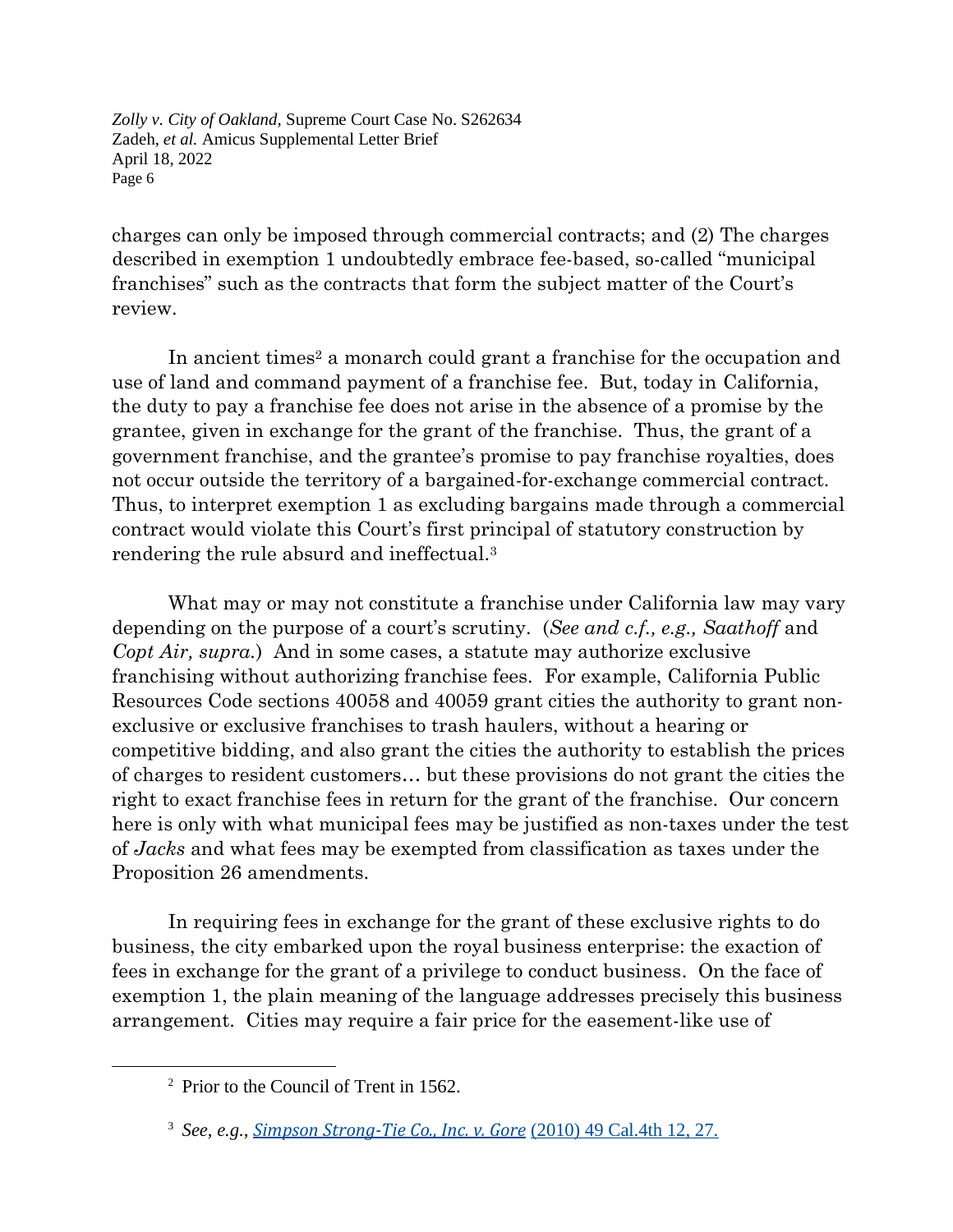municipal real property. But, when cities attempt to manufacture so-called assets by alternately withholding and granting rights to conduct business within their borders, they fall subject to the costs-of-administration limitation of exemption 1.

Respectfully Submitted,

## PELUSO LAW GROUP, PC

 $\overline{\phantom{a}}$  , where  $\overline{\phantom{a}}$  , where  $\overline{\phantom{a}}$  , where  $\overline{\phantom{a}}$ 

 $\overline{\mathbf{z}}$ 

Larry Peluso

Attorney for Amici Curiae Ruben Zadeh, Mable Chu and Herbert Nadel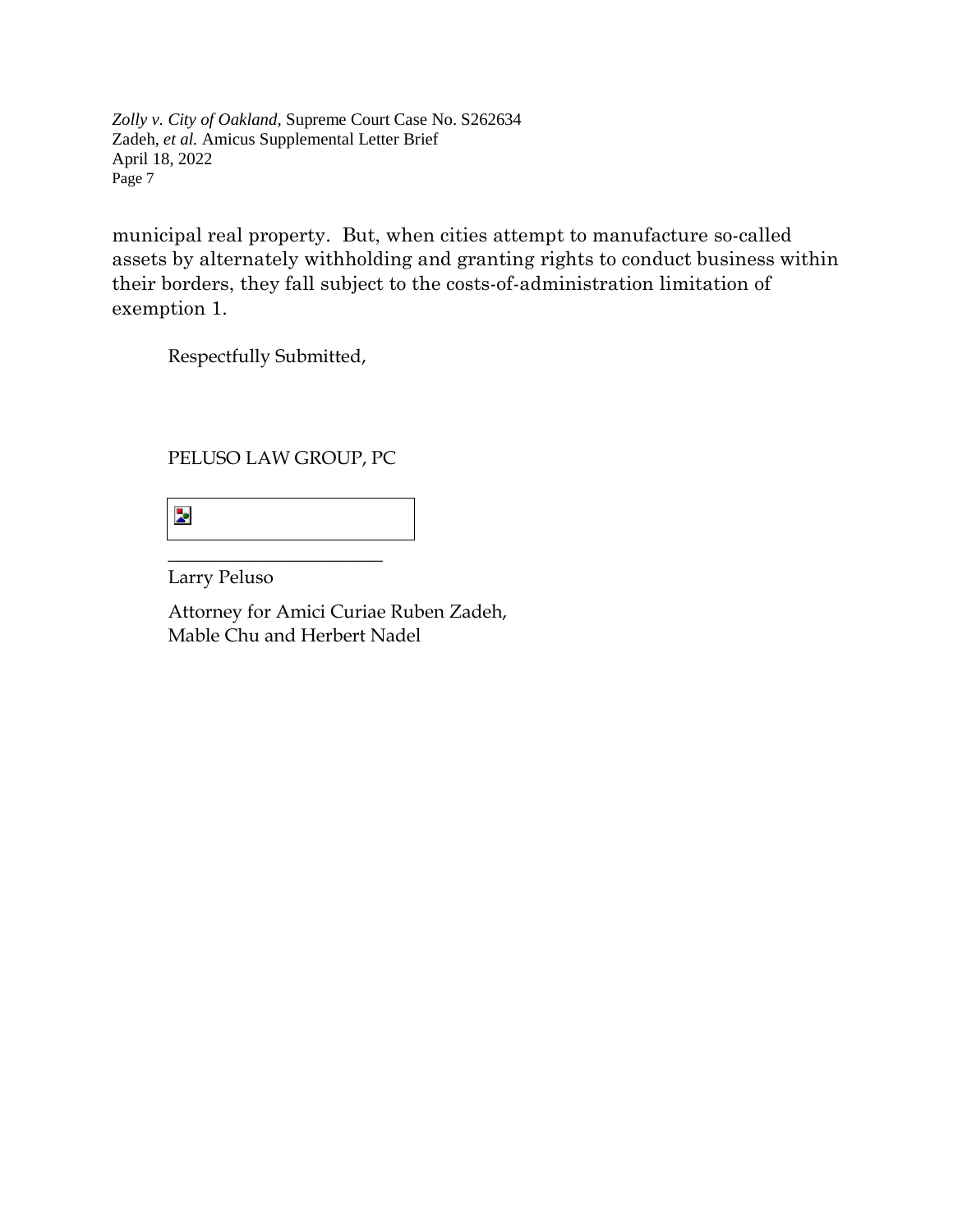#### WORD COUNT CERTIFICATION

I certify, pursuant to Rule 8.520(c)(1) and (d)(2) of the California Rules of Court, that the attached letter, including footnotes but excluding the caption page, tables, application, and this certification, as measured by the word count of the computer program used to prepare this letter, contains 2176 words.

Dated April 19, 2022 PELUSO LAW GROUP, PC



Larry Peluso

Attorney for Amici Curiae Ruben Zadeh, Mable Chu and Herbert Nadel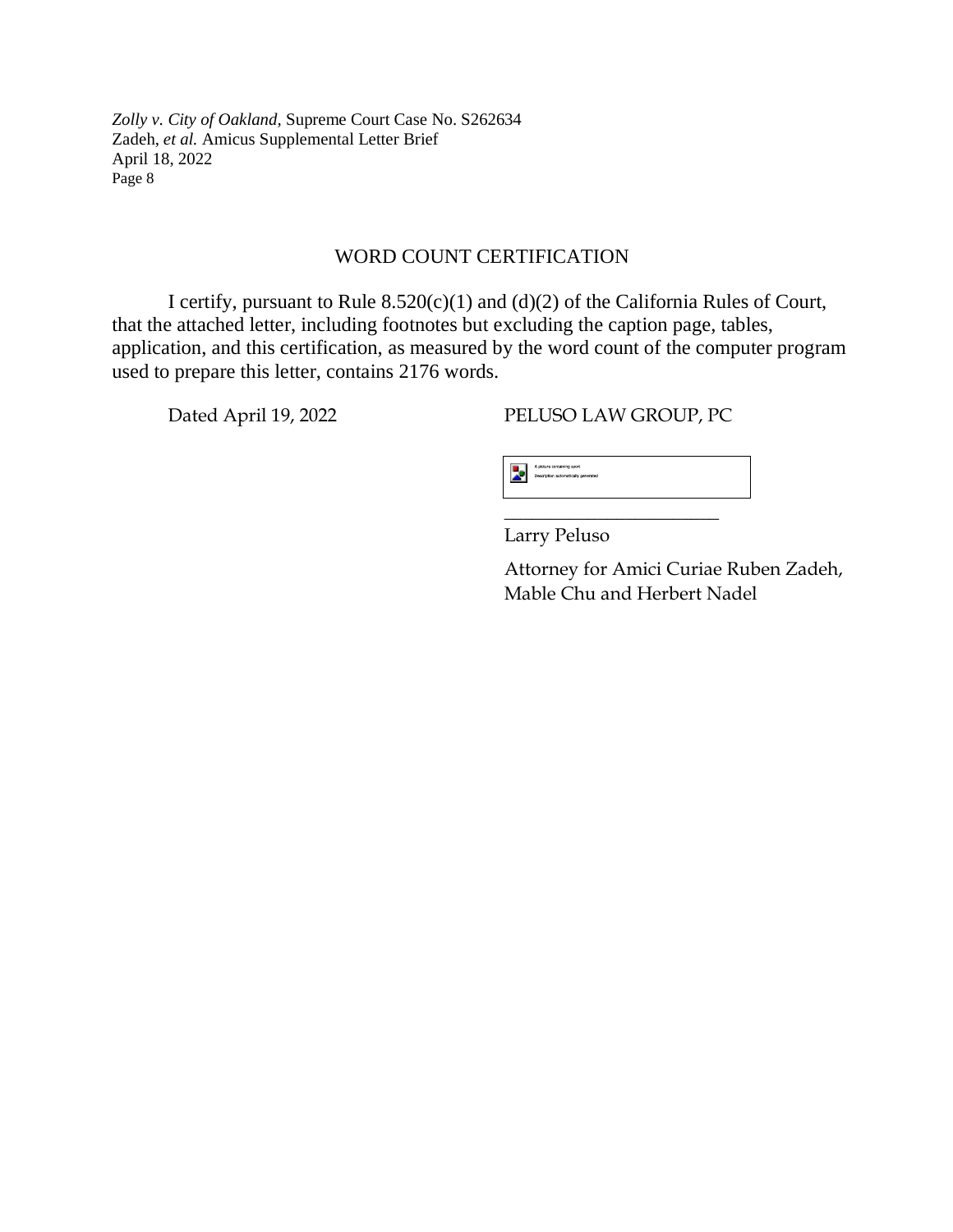#### **STATE OF CALIFORNIA**

Supreme Court of California

# *PROOF OF SERVICE*

# **STATE OF CALIFORNIA**

Supreme Court of California

Case Name:**ZOLLY v. CITY OF OAKLAND** Case Number:**S262634**

Lower Court Case Number:**A154986**

- 1. At the time of service I was at least 18 years of age and not a party to this legal action.
- 2. My email address used to e-serve: **firm@pelusolaw.net**

3. I served by email a copy of the following document(s) indicated below:

Title(s) of papers e-served:

| ----<br><b>vne</b><br>'ılıng | <b>Title</b><br>Document                                                               |  |
|------------------------------|----------------------------------------------------------------------------------------|--|
| <b>BRIEF</b>                 | 202°<br>$\mathbf{L}aw$<br><b>Peluso</b><br>Sunnl<br>$\sigma$ rp<br>Amicus of<br>2-4-18 |  |

Service Recipients:

| <b>Person Served</b>                                      | <b>Email Address</b>              | <b>Type</b> | Date / Time                   |
|-----------------------------------------------------------|-----------------------------------|-------------|-------------------------------|
| Cara Jenkins<br>Office of Legislative Counsel<br>271432   | cara.jenkins@lc.ca.gov            | le-         | 4/19/2022<br>Serve 9:41:37 AM |
| Zoe Savitsky<br>Oakland City Attorney's Office            | zsavitsky@oaklandcityattorney.org | le-         | 4/19/2022<br>Serve 9:41:37 AM |
| Cedric Chao<br>CHAO ADR, PC<br>76045                      | cedric.chao@chao-adr.com          | $e-$        | 4/19/2022<br>Serve 9:41:37 AM |
| Barbara Parker<br>Office of the City Attorney             | bjparker@oaklandcityattorney.org  | le-         | 4/19/2022<br>Serve 9:41:37 AM |
| Adrienne Weil<br>Metropolitan Transportation Commission   | aweil@mtc.ca.gov                  | le-         | 4/19/2022<br>Serve 9:41:37 AM |
| Brian Kabateck<br>Kabateck Brown Kellner, LLP<br>152054   | bsk@kbklawyers.com                | $e-$        | 4/19/2022<br>Serve 9:41:37 AM |
| Larry Peluso<br>Peluso Law Group, PC                      | pelusolaw@gmail.com               | le-         | 4/19/2022<br>Serve 9:41:37 AM |
| Eric Shumsky<br>Orrick Herrington Sutcliffe LLP<br>206164 | eshumsky@orrick.com               | le-         | 4/19/2022<br>Serve 9:41:37 AM |
| Richard Kellner<br><b>KELLNER LAW GROUP PC</b><br>171416  | rlk@kbklawyers.com                | e-          | 4/19/2022<br>Serve 9:41:37 AM |
| Joanna Gin<br>Best Best & Krieger LLP<br>323715           | joanna.gin@bbklaw.com             | le-         | 4/19/2022<br>Serve 9:41:37 AM |
| Jeanette Barzelay<br>DLA Piper LLP                        | jeanette.barzelay@dlapiper.com    | le-         | 4/19/2022<br>Serve 9:41:37 AM |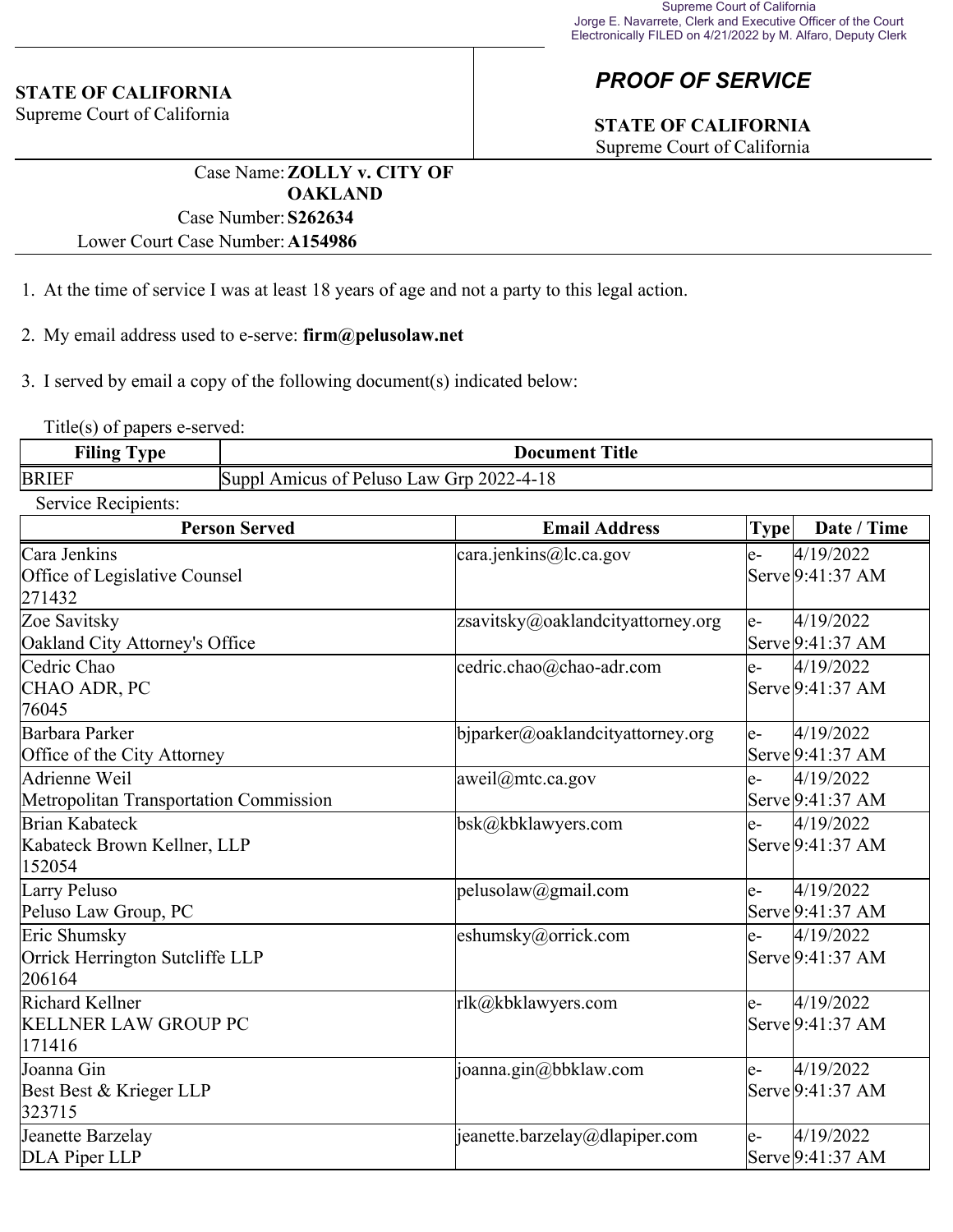| 261780                                                         |                                 |      |                               |
|----------------------------------------------------------------|---------------------------------|------|-------------------------------|
| Tamara Shepard<br>DLA Piper<br>194772                          | tamara.shepard@dlapiper.com     | e-   | 4/19/2022<br>Serve 9:41:37 AM |
| Jason Litt<br>Horvitz & Levy LLP<br>163743                     | jlitt@horvitzlevy.com           | le-  | 4/19/2022<br>Serve 9:41:37 AM |
| Robin Johansen<br>Olson Remcho LLP<br>79084                    | rjohansen@olsonremcho.com       | le-  | 4/19/2022<br>Serve 9:41:37 AM |
| Monica Haymond<br>Orrick Herrington & Sutcliffe LLP<br>314098  | mhaymond@orrick.com             | le-  | 4/19/2022<br>Serve 9:41:37 AM |
| Andrew Zacks<br>Zacks, Freedman & Patterson, P.C.<br>147794    | AZ@zfplaw.com                   | e-   | 4/19/2022<br>Serve 9:41:37 AM |
| Claudia Peach<br>Best Best & Krieger LLP                       | claudia.peach@bbklaw.com        | $e-$ | 4/19/2022<br>Serve 9:41:37 AM |
| Brian Goldman<br>Orrick, Herrington & Sutcliffe LLP<br>279435  | brian.goldman@orrick.com        | e-   | 4/19/2022<br>Serve 9:41:37 AM |
| Beth Jay<br>Horvitz & Levy, LLP<br>53820                       | bjay@horvitzlevy.com            | $e-$ | 4/19/2022<br>Serve 9:41:37 AM |
| Timothy Bittle<br>Howard Jarvis Taxpayers Foundation<br>112300 | tim@hjta.org                    | le-  | 4/19/2022<br>Serve 9:41:37 AM |
| Barbara Parker<br>Office of Oakland City Attorney<br>69722     | bparker@oaklandcityattorney.org | le-  | 4/19/2022<br>Serve 9:41:37 AM |
| Joshua Nelson<br>Best Best & Krieger LLP<br>260803             | Joshua.Nelson@bbklaw.com        | e-   | 4/19/2022<br>Serve 9:41:37 AM |
| Larry Peluso<br>Court Added<br>281380                          | firm@pelusolaw.net              | le-  | 4/19/2022<br>Serve 9:41:37 AM |
| Joshua Mcdaniel<br>Horvitz & Levy LLP<br>286348                | jmcdaniel@horvitzlevy.com       | e-   | 4/19/2022<br>Serve 9:41:37 AM |
| Lutfi Kharuf<br>Best Best & Krieger<br>268432                  | lutfi.Kharuf@bbklaw.com         | $e-$ | 4/19/2022<br>Serve 9:41:37 AM |
| Robin Johansen<br>Remcho, Johansen & Purcell, LLP<br>79084     | rjohansen@rjp.com               | e-   | 4/19/2022<br>Serve 9:41:37 AM |
| Maria Bee<br>Office of the City Attorney                       | mbee@oaklandcityattorney.org    | e-   | 4/19/2022<br>Serve 9:41:37 AM |
| Paul Katz<br>Katz Appellate Law PC<br>243932                   | paul@katzappellatelaw.com       | le-  | 4/19/2022<br>Serve 9:41:37 AM |